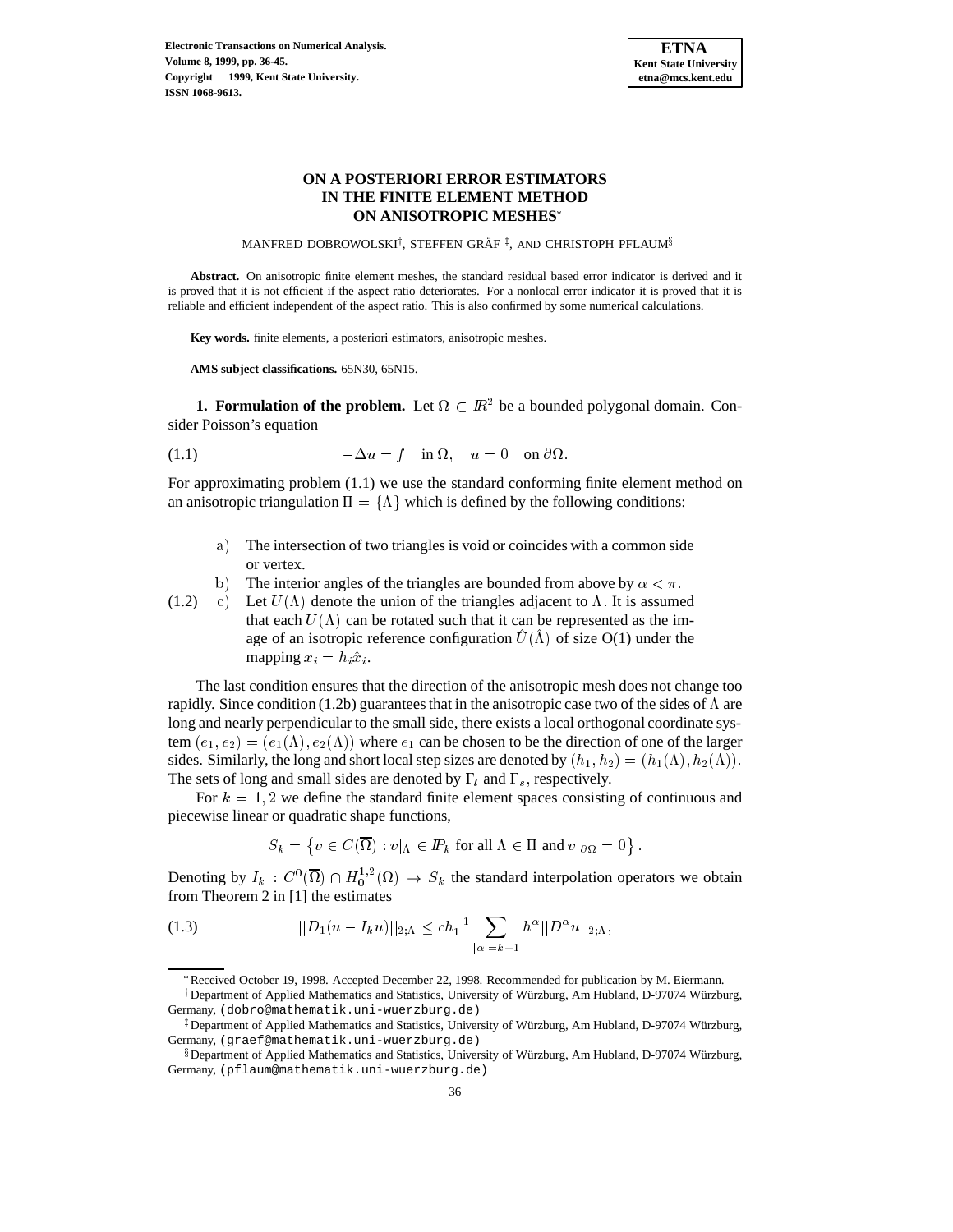**ETNA Kent State University etna@mcs.kent.edu**

Manfred Dobrowolski, Steffen Gräf and Christoph Pflaum 37

(1.4) 
$$
||D_2(u - I_k u)||_{2,\Lambda} \leq c \sum_{|\alpha|=k} h^{\alpha} ||D^{\alpha} Du||_{2,\Lambda},
$$

where  $D_i = \frac{\partial}{\partial e_i}$  and  $h^{\alpha} = h_1^{\alpha_1} h_2^{\alpha_2}$ .<br>The finite element approximation  $P_k u \in S_k$  is defined by

$$
(1.5) \t\t\t\t (DP_k u, Dv) = (f, v) \quad \forall v \in S_k.
$$

We are interested in a posteriori estimates for the error  $e = u - P_1u$  by local error indicators  $\eta_{\Lambda}$  satisfying

(1.6) 
$$
m_1||De||^2 - T(h,f) \leq \sum_{\Lambda} \eta_{\Lambda}^2 \leq m_2||De||^2 + T(h,f),
$$

where  $T(h, f)$  is usually a small term depending on f and converging to 0 for  $h \to 0$ .

For earlier work on a posteriori error estimators on isotropic meshes we refer to Babuška and Rheinboldt [2] and to the survey Verfürth [10]. Of special interest are the residual based indicator of Verfürth [9] and the indicators of Bank and Weiser [4]. The crucial point of anisotropic a posteriori estimating is the fact that all classical estimators deteriorate if the aspect ratio  $a(\Lambda) = h_1(\Lambda)/h_2(\Lambda)$  tends to infinity. Siebert [8] solves this problem by locally balancing the directional errors avoiding anisotropic overrefinement. On the other hand, overrefinement occurs in elliptic systems where one equation is singularly perturbed and the others are not.

The outline of the paper is as follows. In section 2, we show that the standard error estimator based on the residual does not satisfy (1.6) with constants  $m_1, m_2$  independent of the aspect ratio a: Section 3 is devoted to the study of a nonlocal error estimator inspired by the third indicator of Bank and Weiser [4]. Despite the fact that the estimator is nonlocal, it is proved that it can be computed economically on isotropic and anisotropic meshes. On anisotropic meshes, the estimator shows a significant propagation of local errors along the small mesh direction  $e_2$ , which clearly indicates that local a posteriori error estimation is impossible as long as the standard norm  $||D \cdot||$  is used. Some numerical computations demonstrate that the nonlocal indicator behaves exactly as predicted by the theory.

**2.** An error estimator based on local residuals. By  $R_1 : H_0^{1,2} \to S_1$  we denote the local approximation operator constructed by Scott and Zhang [7] which satisfies, on an isotropic mesh with mesh parameter  $h = 1$ ,

$$
||v - R_1v||^2_{\hat{\Lambda}} \le c||Dv||^2_{U(\hat{\Lambda})},
$$

$$
||v - R_1v||_{\hat{\Gamma}}^2 \le c||Dv||_{U(\hat{\Gamma})}^2,
$$

where  $U(\Gamma)$  consists of the union of the triangles adjacent to  $\Gamma$ . In view of condition (1.2) c) we can transform (2.1), (2.2) by  $x_i = h_i \hat{x}_i$  and obtain

$$
(2.3) \t\t ||v - R_1v||\Lambda2 \le c \left\{ h_1^2 ||D_1v||_{U(\Lambda)}^2 + h_2^2 ||D_2v||_{U(\Lambda)}^2 \right\},
$$

$$
(2.4) \t ||v - R_1v||_{\Gamma}^2 \leq ch_2^{-1} \left\{ h_1^2 ||D_1v||_{U(\Gamma)}^2 + h_2^2 ||D_2v||_{U(\Gamma)}^2 \right\}, \quad \Gamma \in \Gamma_l,
$$

$$
(2.5) \t ||v - R_1 v||_{\Gamma}^2 \leq c h_1^{-1} \left\{ h_1^2 ||D_1 v||_{U(\Gamma)}^2 + h_2^2 ||D_2 v||_{U(\Gamma)}^2 \right\}, \quad \Gamma \in \Gamma_s.
$$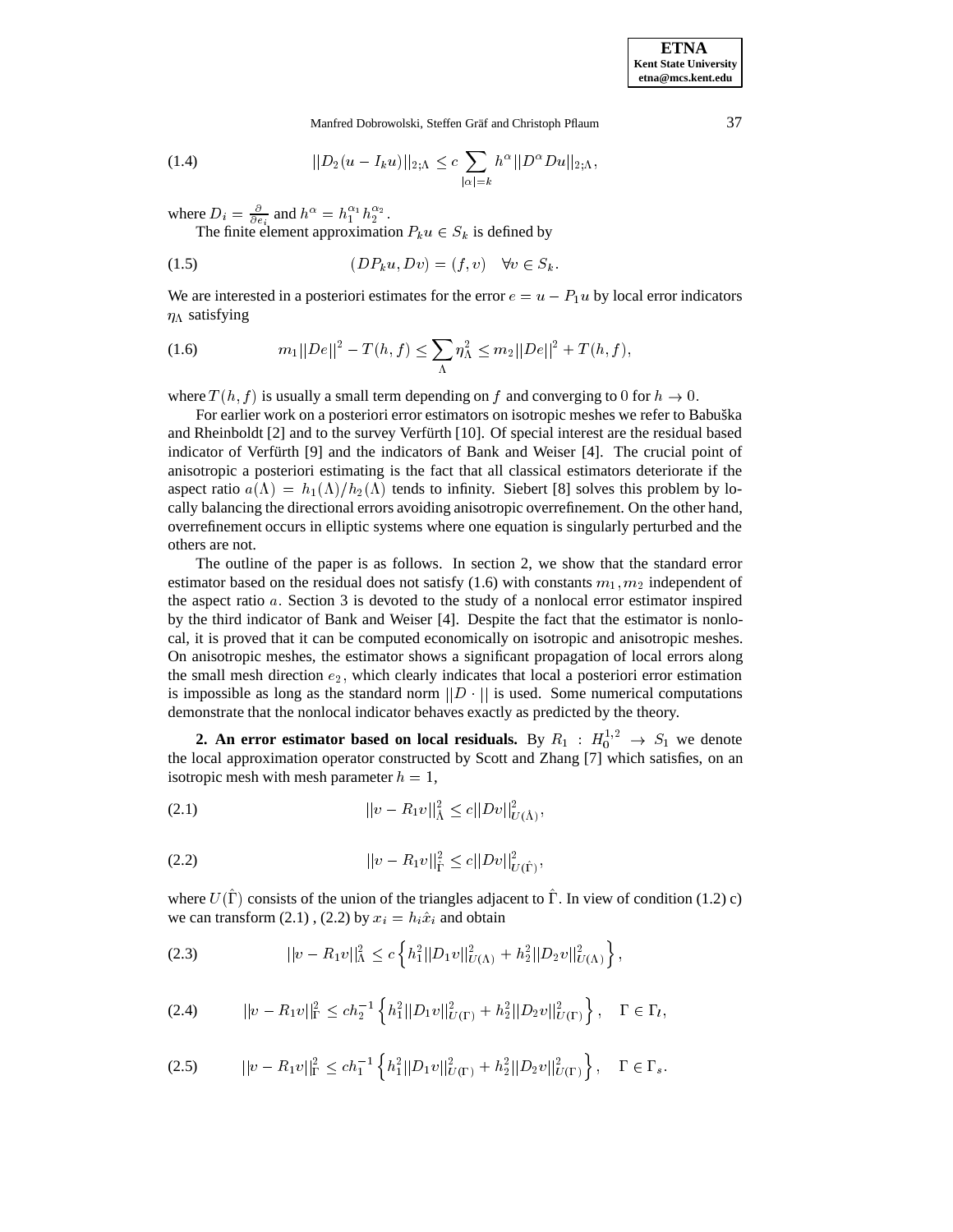Using the orthogonality relation  $(De, Dv) = 0$  for all  $v \in S_1$  and integration by parts, it follows that

$$
||De||2 = (De, D(e - R1e))
$$
  
= 
$$
\sum_{\Lambda} \left\{ \int_{\Lambda} (-\Delta u)(e - R1e) dx + \int_{\partial \Lambda} D_n e(e - R_1e) d\sigma \right\}
$$
  
= 
$$
\sum_{\Lambda} \int_{\Lambda} f(e - R_1e) dx + \sum_{\Gamma} \int_{\Gamma} [D_n P_1 u]_J(e - R_1e) d\sigma,
$$

where  $[D_n v]_J$  denotes the "jump" of the normal derivative  $D_n v$  across  $\Gamma$ . The right hand side can be bounded by Cauchy's inequality, and (2.3) - (2.5) which gives

$$
||De||^{2} \leq c \sum_{\Lambda} ||f||_{\Lambda} \left\{ h_{1}^{2} ||D_{1}e||_{U(\Lambda)}^{2} + h_{2}^{2} ||D_{2}e||_{U(\Lambda)}^{2} \right\}^{1/2} + c \sum_{\Gamma_{l}} ||[D_{n}P_{1}u]_{J}||_{\Gamma} \left\{ h_{2}^{-1}h_{1}^{2} ||D_{1}e||_{U(\Gamma)}^{2} + h_{2} ||D_{2}e||_{U(\Gamma)}^{2} \right\}^{1/2} + c \sum_{\Gamma_{s}} ||[D_{n}P_{1}u]_{J}||_{\Gamma} \left\{ h_{1} ||D_{1}e||_{U(\Gamma)}^{2} + h_{1}^{-1}h_{2}^{2} ||D_{2}e||_{U(\Gamma)}^{2} \right\}^{1/2}.
$$

In view of the fact that  $h_1 \geq h_2$  we have found the a posteriori bound

$$
(2.6) \quad ||De||^2 \leq c \sum_{\Lambda} h_1^2 ||f||_{\Lambda}^2 + c \sum_{\Gamma_l} h_2^{-1} h_1^2 ||[D_n P_1 u]_J||_{\Gamma}^2 + c \sum_{\Gamma_s} h_1 ||[D_n P_1 u]_J||_{\Gamma}^2
$$

with local mesh sizes  $h_i(\Lambda)$ . Denoting by  $\Gamma(\Lambda)$  the set of the sides of  $\Lambda$  we define the local estimator  $\eta_A$  by

$$
(2.7) \t\t \eta_{\Lambda}^2 = \sum_{\Gamma_l \cap \Gamma(\Lambda)} h_2^{-1} h_1^2 ||[D_n P_1 u]_J||_{\Gamma}^2 + \sum_{\Gamma_s \cap \Gamma(\Lambda)} h_1 ||[D_n P_1 u]_J||_{\Gamma}^2.
$$

Though the right hand side definitely deteriorates for  $h_2 \ll h_1$ , one can argue that the corresponding jump  $[D_nP_1u]_J$  becomes smaller in this case. But in the sequel, we will prove that  $\sum_{\Lambda} \eta^2$  leads to an arbitrarily large overestimation of the true error  $||De||^2$  if the aspect ratio tends to infinity.

As an example, we consider the orthogonal subdivision of the unit square with mesh sizes  $h_1, h_2, h_1 = ah_2, a > 1$ . In order to transform this mesh to an isotropic mesh we use  $x_2 = a\hat{x}_2, x_1 = \hat{x}_1$  and get the operator

$$
Lu = -D_{11}^2 u - a^2 D_{22}^2 u
$$

on the rectangle  $[0,1] \times (0,a)$  . Denoting by  $S_1^b$  the space of continuous and piecewise bilinear functions satisfying a <sup>0</sup>–boundary condition the finite element method is defined by

$$
(2.8) \t\t\t (D_1 P_1 u, D_1 v) + a^2 (D_2 P_1 u, D_2 v) = (f, v) \quad \forall v \in S_1^b.
$$

Let  $\Gamma_i$  be the set of edges with direction  $e_i$ ,  $i = 1, 2$ . By a similar analysis as before we obtain for the error  $e = u - P_1 u$ ,

$$
||D_1e||^2 + a^2||D_2e||^2 = \sum_{\Lambda} \int_{\Lambda} Lu(e - R_1e) dx + \sum_{\Gamma_2} \int_{\Gamma} [D_1P_1u]_J(e - R_1e) dx_2
$$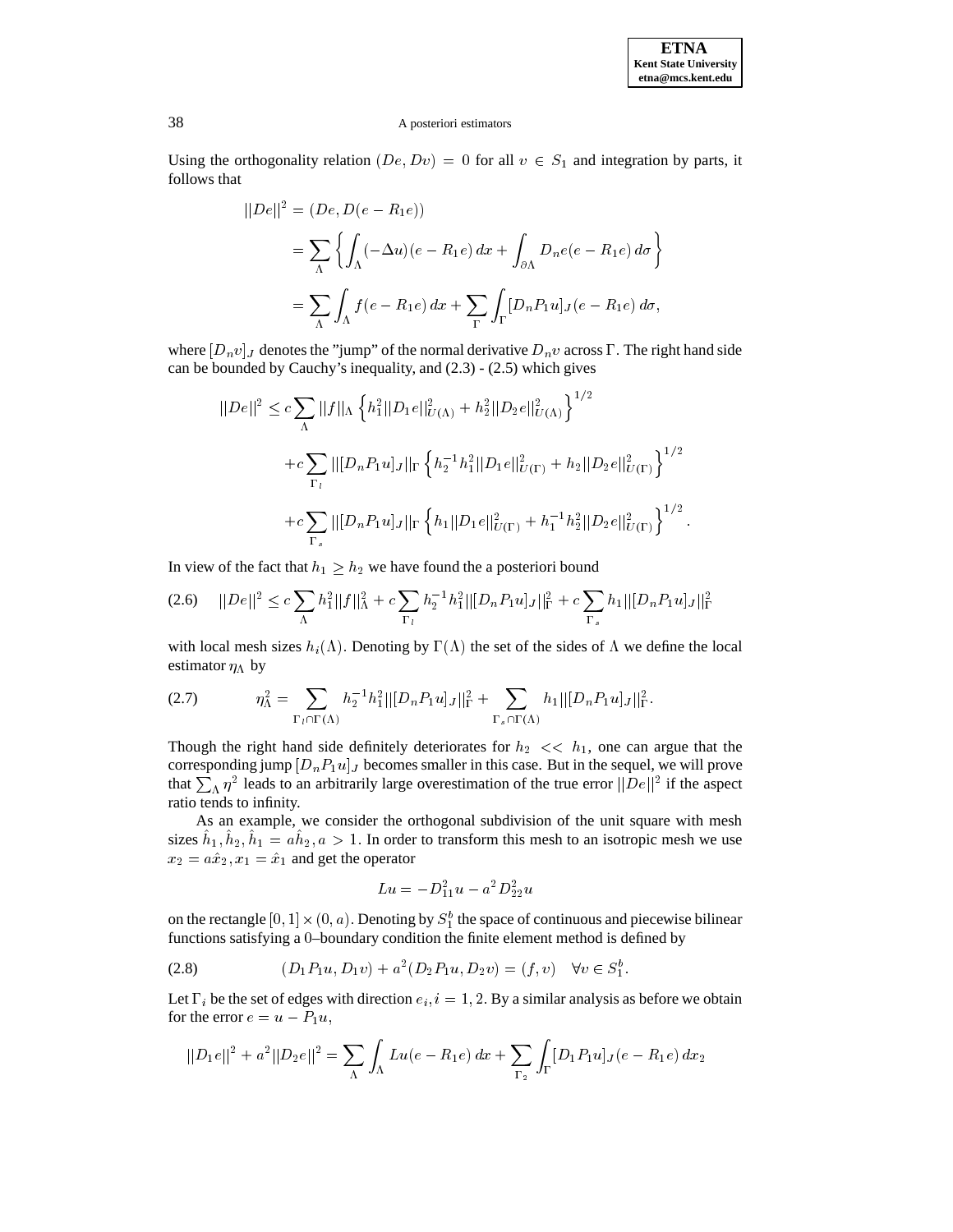Manfred Dobrowolski, Steffen Gräf and Christoph Pflaum 39

$$
+a^{2} \sum_{\Gamma_{1}} \int_{\Gamma} [D_{2}P_{1}u]_{J}(e-Re) dx_{1}
$$
  
\n
$$
\leq ch \sum_{\Lambda} ||f||_{\Lambda}||De||_{U(\Lambda)} + ch^{1/2} \sum_{\Gamma_{2}} ||[D_{1}P_{1}u]_{J}||_{\Gamma}||De||_{U(\Gamma)}
$$
  
\n
$$
+ca^{2}h^{1/2} \sum_{\Gamma_{1}} ||[D_{2}P_{1}u]_{J}||_{\Gamma}||De||_{U(\Gamma)}.
$$

By Young's inequality it follows that  $(a \ge 1)$ 

$$
||D_1e||^2 + a^2||D_2e||^2 \le ch^2||f||_{\Omega}^2 + ch \sum_{\Gamma_2} ||[D_1P_1u]_J||_{\Gamma}^2 + ca^4h \sum_{\Gamma_1} ||[D_2P_1u]_J||_{\Gamma}^2.
$$

The local error indicator is now defined by

(2.9) 
$$
\eta_{\Lambda}^2 = a^4 h \sum_{\Gamma_1 \cap \Gamma(\Lambda)} ||[D_2 P_1 u]_J||_{\Gamma}^2 + h \sum_{\Gamma_2 \cap \Gamma(\Lambda)} ||[D_1 P_1 u]_J||_{\Gamma}^2.
$$

We remark that we obtain the same error indicator by simply transforming (2.6) using  $x_1 =$  $x_1, x_2 = a x_2, n = n_1 = a n_2,$ 

$$
||D\hat{e}||^2 \to a^{-1} (||D_1e||^2 + a^2||D_2e||^2),
$$
  

$$
\hat{h}_1^2||\hat{f}||^2 \to a^{-1}h^2||f||^2,
$$
  

$$
\sum_{\Gamma_l} \hat{h}_2^{-1}\hat{h}_1^2||[D_nP_1\hat{u}]_J||_{\hat{\Gamma}}^2 \to \sum_{\Gamma_1} a^3h||[D_2P_1u]_J||_{\Gamma}^2,
$$
  

$$
\sum_{\Gamma_s} \hat{h}_1||[D_nP_1\hat{u}]_J||_{\hat{\Gamma}}^2 \to \sum_{\Gamma_2} a^{-1}h||[D_1P_1u]_J||_{\Gamma}^2.
$$

LEMMA 2.1. *For the finite element approximation*  $P_1u$  *in* (2.8) we have the error esti*mate*

$$
||D_1e||^2 + a^2||D_2e||^2 \le ca^2h^2||D^2u||^2.
$$

*Proof*. From the interpolation estimates (1.3), (1.4) it follows that

$$
||D_1e||^2 + a^2||D_2e||^2 = (D_1e, D_1(u - I_1u)) + a^2(D_2e, D_2(u - I_1u))
$$
  

$$
\leq \frac{1}{2}||D_1e||^2 + \frac{a^2}{2}||D_2e||^2 + ca^2h^2||D^2u||^2.
$$

Let  $D_2^+$  be the forward finite difference operator approximating  $D_2$ , i.e.

$$
D_2^+ v(x) = \frac{1}{h}(v(x + he_2) - v(x)).
$$

LEMMA 2.2. For the finite element approximation  $P_1u$  in (2.8) we have the estimate

$$
||D_2^+ D_1e||^2_{\Omega_0} + a^2 ||D_2^+ D_2e||^2_{\Omega_0} \leq c a^2 h ||u||^2_{3,2}
$$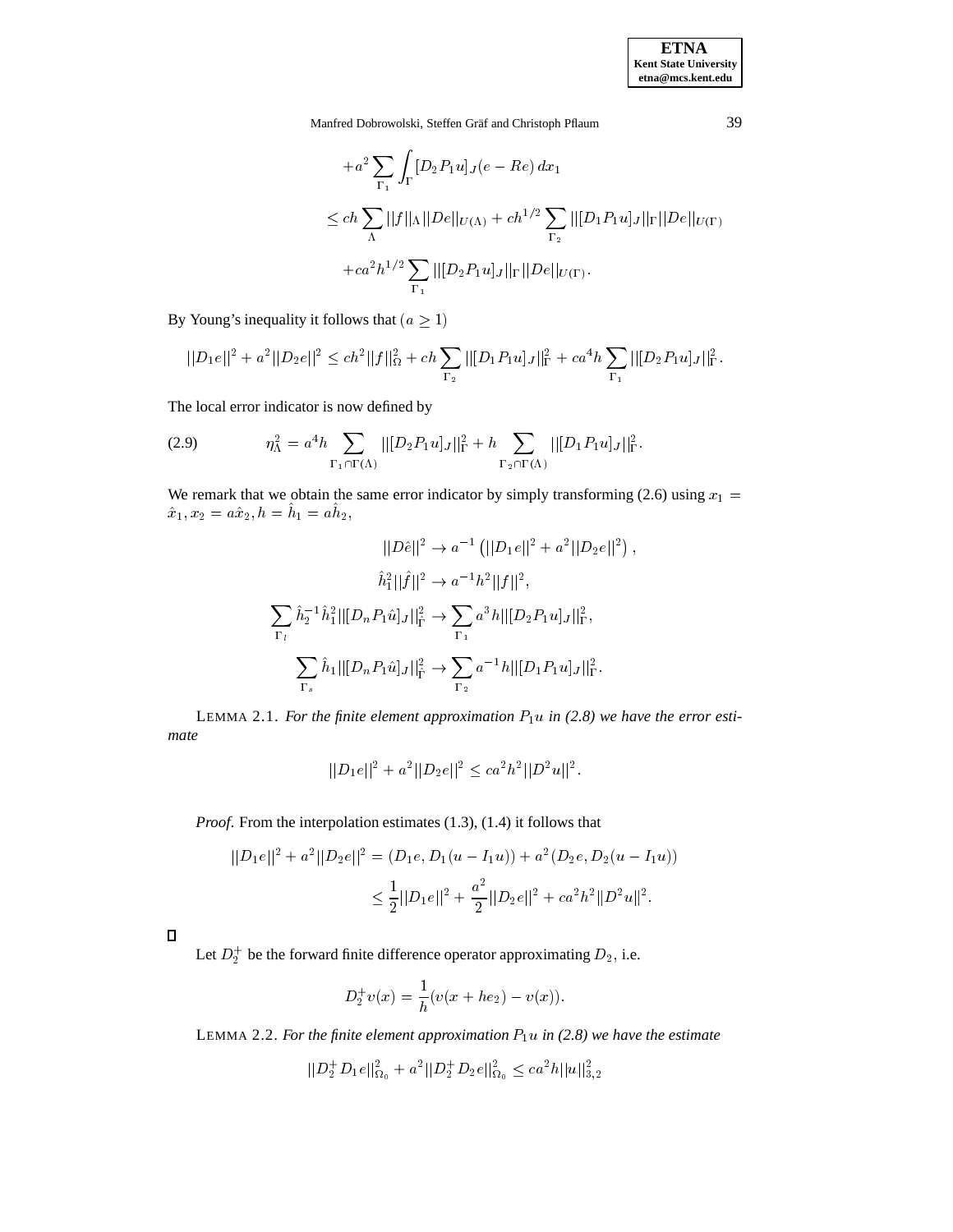*for every*  $\Omega_0 \subset\subset \Omega$ ,  $\epsilon > 0$ , and  $0 < h \leq h_0(\Omega_0)$ .

*Proof*. Since the subdivision is uniform we have

(2.10) 
$$
(D_2^+ D_1 e, D_1 v) + a^2 (D_2^+ D_2 e, D_2 v) = 0
$$

for all  $v \in S_1^b$  with dist (supp  $(v), \partial \Omega) \ge 2h$ . Let  $\Omega_0 \subset\subset \Omega_1 \subset\subset \Omega$  be domains that are sufficiently far away from  $\partial\Omega$ , let  $\tau$  be a cut–off function with respect to  $\{\Omega_0, \Omega_1\}$ , i.e.  $\tau \in C_0^{\infty}(\Omega_1)$  with  $\tau = 1$  in  $\Omega_0$ . For  $\tau$  we have the estimates  $|D^k \tau| \leq c, k = 1, 2$ , with a constant c depending on  $\Omega_0$ ,  $\Omega_1$ . Using (2.10) we obtain that

$$
\int_{\Omega_0} \left\{ |D_2^+ D_1 e|^2 + a^2 |D_2^+ D_2 e|^2 \right\} dx \le \int_{\Omega} \tau \left\{ |D_2^+ D_1 e|^2 + a^2 |D_2^+ D_2 e|^2 \right\} dx
$$
  

$$
= (D_2^+ D_1 e, D_1 (D_2^+ e \tau - v))
$$
  

$$
+ a^2 (D_2^+ D_2 e, D_2 (D_2^+ e \tau - v))
$$
  

$$
- (D_2^+ D_1 e, D_2^+ e D_1 \tau) - a^2 (D_2^+ D_2 e, D_2^+ e D_2 \tau).
$$

We choose  $v = I_1(D_2^+e\tau)$  and obtain from (1.3), (1.4) that

$$
||D_2^+ D_1 e||_{\Omega_0}^2 + a^2 ||D_2^+ D_2 e||_{\Omega_0}^2 \le ch ||D_2^+ D_1 e||_{\Omega_1} ||D^2 (D_2^+ e\tau)||_{\Omega_1}
$$

$$
+ca^2h||D_2^+D_2e||_{\Omega_1}||D^2(D_2^+e\tau)||_{\Omega_1}
$$

(2.12) 
$$
+c||D_2^+D_1e||_{\Omega_1}||D_2^+e||_{\Omega_1}
$$

$$
+ a^2 \|D_2^+ D_2 e\|_{\Omega_1} \|D_2^+ e\|_{\Omega_1}.
$$

Let  $\Omega_2$  be a slightly larger domain than  $\Omega_1$ , such that

$$
||D_2^+e||_{\Omega_1} \leq ||D_2e||_{\Omega_2}
$$

(see [6] p.161). By Lemma 2.1, this term can then be bounded by

$$
||D_2^+e||_{\Omega_1} \le ch||u||_{2,2}.
$$

Moreover, we have the simple inequality

$$
||D^2(D_2^+e\tau)||_{\Omega_1} \leq ||D^2D_2^+u||_{\Omega_1} + c||DD_2^+e||_{\Omega_1} + c||D_2^+e||_{\Omega_1}.
$$

Applying the interpolation estimates (1.3), (1.4) and the usual inverse inequality to the second term on the right hand side of the last expression, we obtain

$$
||DD_2^+ e||_{\Omega_1} \le ||DD_2^+(u - I_1u)||_{\Omega_1} + ||DD_2^+(I_1u - P_1u)||_{\Omega_1}
$$
  
(2.14)  

$$
\le ch||u||_{2,2} + ch^{-1}||D_2^+(I_1u - u)||_{\Omega_1} + ch^{-1}||D_2^+(u - P_1u)||_{\Omega_1}
$$
  

$$
\le c||u||_{2,2},
$$

from which it follows that

$$
||D^2(D_2^+e\tau)||_{\Omega_1} \le c||u||_{3,2}.
$$

Inserting the last inequality and  $(2.13)$ ,  $(2.14)$  into  $(2.11)$ , we obtain

$$
(2.15) \t ||D_2^+ D_1 e||_{\Omega_0}^2 + a^2 ||D_2^+ D_2 e||_{\Omega_0}^2 \le ch ||D_2^+ D_1 e||_{\Omega_1} ||u||_{3,2} + ca^2 h ||D_2^+ D_2 e||_{\Omega_1} ||u||_{3,2}.
$$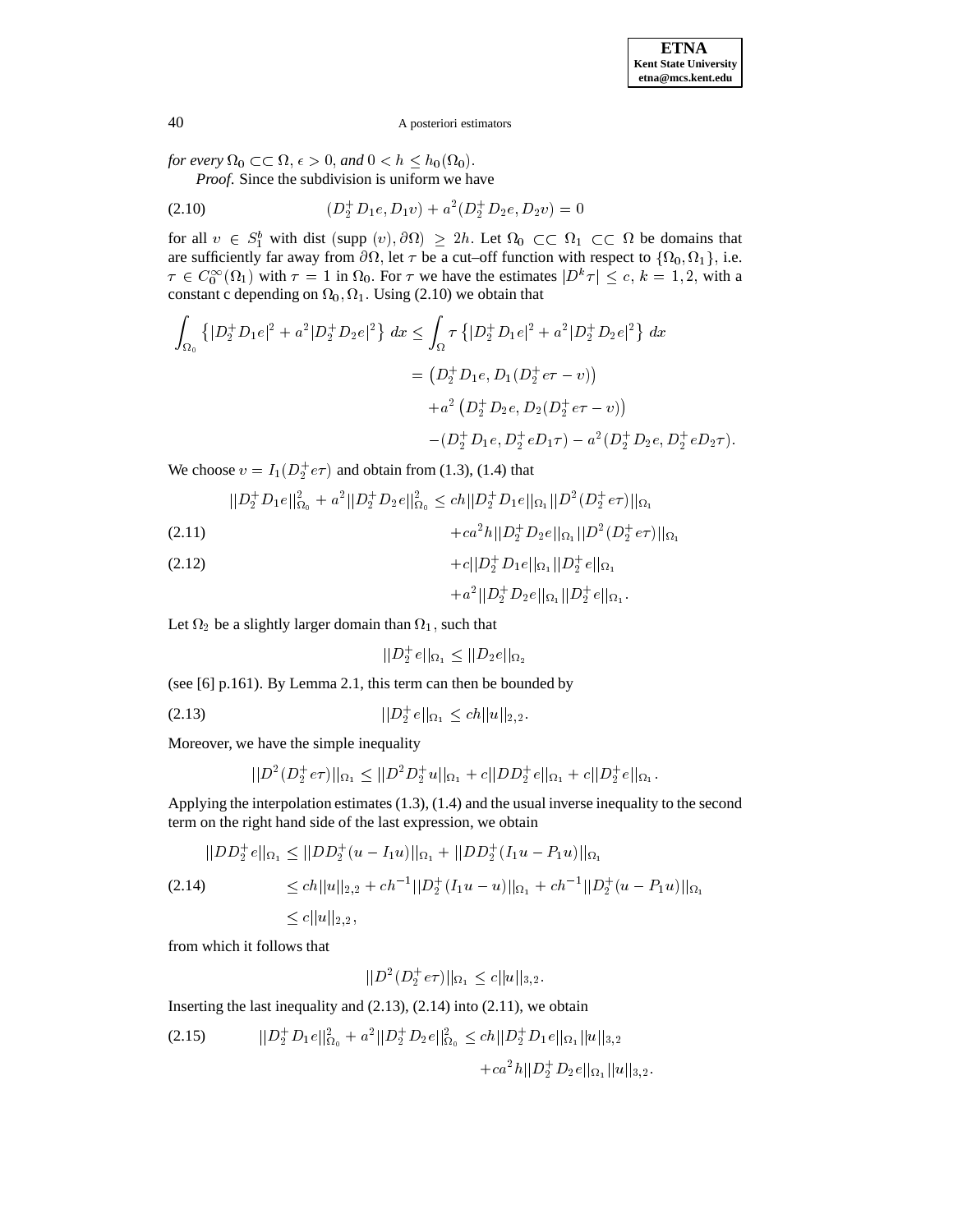#### Manfred Dobrowolski, Steffen Gräf and Christoph Pflaum 41

In view of the property that  $||D_j D_2^+ e||_{\Omega_1} = ||D_2^+ D_j e||_{\Omega_1}$  for  $j = 1, 2$  and (2.14) we have

 $||D_2 D_j e||_{\Omega_1} \leq c ||u||_{2,2} \leq c ||u||_{3,2}$ 

which leads to

$$
||D_2^+ D_1e||_{\Omega_0}^2 + a^2||D_2^+ D_2e||_{\Omega_0}^2 \le ch||u||_{3,2}^2 + ca^2h||u||_{3,2}^2 \le ca^2h||u||_{3,2}^2.
$$

 $\Box$ 

*Remark:* Note that one can get a better estimation than stated in the Lemma by iterating (2.15) for a sequence of domains  $\Omega_0 \subset \subset \Omega_1 \subset \subset \ldots \Omega_k \subset \subset \ldots$  Arguing in this way we would get the inequality

$$
||D_2^+ D_1e||^2_{\Omega_0} + a^2 ||D_2^+ D_2e||^2_{\Omega_0} \leq c a^2 h^{2-\epsilon} ||u||^2_{3,2}
$$

for all  $\epsilon > 0$ .

Now let  $\Lambda$  be a square with upper neighboring square  $\Lambda$  and common side  $\Gamma$ . For  $v \in S_0^b$ we have

$$
\int_{\Lambda} |D_2^+ D_2 v|^2 \, dx_1 dx_2 = \frac{1}{h^2} \int_{\Lambda} |D_2 v(x + he_2) - D_2 v(x)|^2 \, dx_1 dx_2.
$$

In view of the fact that  $D_2v$  depends only on the variable  $x_1$  we get

$$
||D_2^+ D_2 v||^2_{\Lambda} = \frac{1}{h} \int_{\Gamma} [D_2 v]^2_J dx_1.
$$

Let  $\Omega_0 \subset \Omega$  be a fixed domain. Denoting the set of sides of  $\Omega_0$  in direction  $e_1$  by  $\Gamma_0$  we obtain from Lemma 2.2 that

ha<sup>4</sup><sup>X</sup> 0 jj[D2P1u]J jj<sup>2</sup> <sup>a</sup> 4h2 jjD<sup>+</sup> <sup>2</sup> D2P1ujj2 (2.16) <sup>1</sup> <sup>a</sup> 4h2 jjD<sup>+</sup> <sup>2</sup> D2ujj2 <sup>0</sup> <sup>a</sup> 4h2 jjD<sup>+</sup> <sup>2</sup> D2ejj2 <sup>1</sup> <sup>2</sup> <sup>a</sup> 4h2 jjD<sup>+</sup> <sup>2</sup> D2ujj2 <sup>0</sup> ca4h3 jjujj2 3;2;

Choosing a smooth function u which behaves like  $\sin x_2$  in  $\Omega_0$  such that

$$
||D_2^+ D_2 u||_{\Omega_0} \ge c_1, \qquad ||u||_{3,2;\Omega} \le c_2,
$$

with constants  $c_1, c_2 > 0$ , then (2.16) shows, that for h sufficiently small

$$
ha^4 \sum_{\Gamma_0} ||[D_2 P_1 u]_J||^2_{\Gamma} \ge \frac{1}{4} a^4 h^2 c_1^2.
$$

From Lemma 2.1 we conclude that the error estimator gives an overestimation with factor  $a^2$ for functions of this type.

**3. A nonlocal error indicator.** In this section we return to Poisson's equation (1.1) and its finite element approximation (1.5). Recall that  $I_k$ ,  $k = 1, 2$ , are the standard interpolation operators into the spaces  $S_k$ , and define the space

$$
S^0 = \{ v \in S_2 : I_1 v = 0 \},\
$$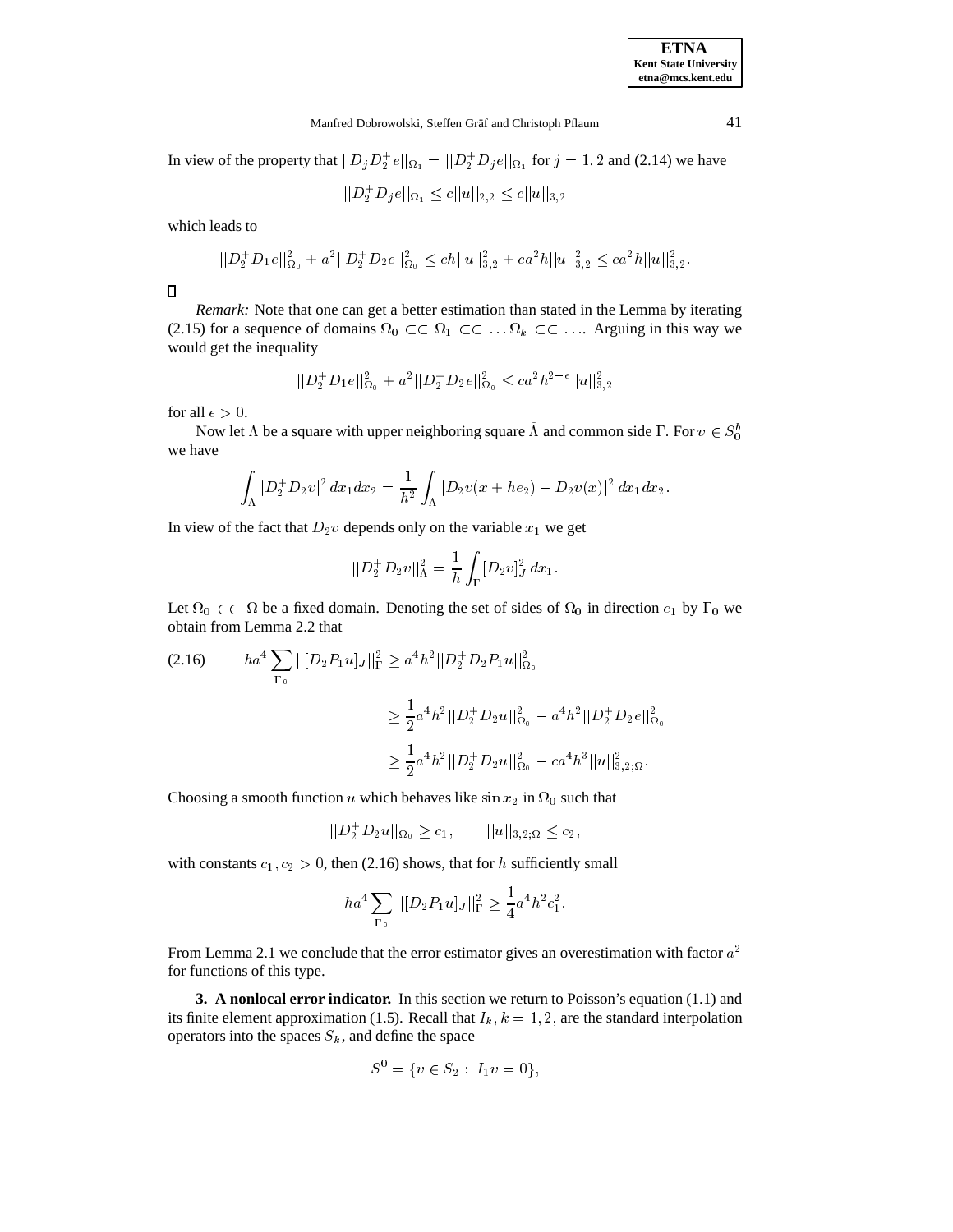which means that the elements of  $S^0$  vanish in the nodal points of the triangulation.

The nonlocal version of the third error indicator of Bank–Weiser [4] is given by  $e \in S^0$ such that

$$
(3.1) \t(D \stackrel{\circ}{e}, Dv) = (De, Dv) \quad \forall v \in S^0.
$$

In view of

$$
(De, Dv) = (f, v) - (DP1u, Dv)
$$

the right-hand side of (3.1) is known if  $P_1u$  is known.

Let us compare  $\stackrel{\circ}{e}$  with the original third indicator of [4] which also gives some insight into error propagation on anisotropic meshes. Let S be the discontinuous version of  $S^0$  , i.e. S consists of all piecewise quadratic functions vanishing in the nodal points of the triangulation. The indicator  $\tilde{e} \in \tilde{S}$  is then defined by

$$
(3.2) \t\t\t\t(D\tilde{e}, Dv)_{\Lambda} = F_{\Lambda}(v) \quad \forall v \in S,
$$

where

$$
F_{\Lambda}(v) = (f, v)_{\Lambda} + \frac{1}{2} \sum_{\Gamma \in \Gamma(\Lambda)} \int_{\Gamma} [D_n P_1 u]_J[v]_A d\sigma,
$$

and where  $[v]_A$  is the average of v on the neighboring triangles of  $\Gamma$ . Summing (3.2) over  $\Lambda$ and using integration by parts yield

$$
\sum_{\Lambda} (D\tilde{e}, Dv)_{\Lambda} = \sum_{\Lambda} (De, Dv)_{\Lambda} - \sum_{\Gamma} \int_{\Gamma} [D_n e]_J [v]_A \quad \forall v \in \tilde{S}.
$$

Comparing this with (3.1) shows that  $\stackrel{\circ}{e}$  is the continuous and nonlocal counterpart of  $\tilde{e}$ . For the actual computation of  $\tilde{e}$ , a  $3 \times 3$  linear system has to be solved on each triangle  $\Lambda$  in contrast to the large system required for the computation of  $\overset{\circ}{e}$ . On the other hand, a complicated computation using the symbolic program "mathematica" shows that the system corresponding to (3.1) is strictly diagonally dominant if the largest interior angle is bounded by  $\alpha < \frac{\pi}{2}$ . Let  $0 < \beta \leq \alpha < \frac{\pi}{2}$ . Since the triangles with interior angles between  $\beta$  and  $\alpha$  are compactly parametrized we obtain that the system in (3.1) is uniformly strictly diagonally dominant in this class of triangles and can efficiently be solved by the simple Gauß–Seidel method. Furthermore, we conclude that local errors decrease exponentially on such meshes. This is the reason why local error estimation is possible. For isotropic triangles with angles bounded by  $\alpha < \pi$  the reasoning is similar. Since local error estimation is also possible in this case, we conclude that the system in (3.1) must be strictly dominant "in the mean" and can again be solved by the Gauß–Seidel method.

Now we turn to the anisotropic case and consider the orthogonal mesh with parameters  $h_2 \ll h_1$  shown in Fig. 1. The entries of the matrix in (3.1) can be represented by stencils. For the midpoints of the larger sides we obtain

$$
S_l=\left(\begin{array}{ccc}0&-1&0\\0&2&0\\0&-1&0\end{array}\right)+O\left(\frac{h_2}{h_1}\right),
$$

whereas the entries of the stencil for the shorter sides are of the type

$$
S_s = \left(\begin{array}{ccc} 0 & 0 & 0 \\ 0 & 2 & 0 \\ 0 & 0 & 0 \end{array}\right) + O\left(\frac{h_2}{h_1}\right).
$$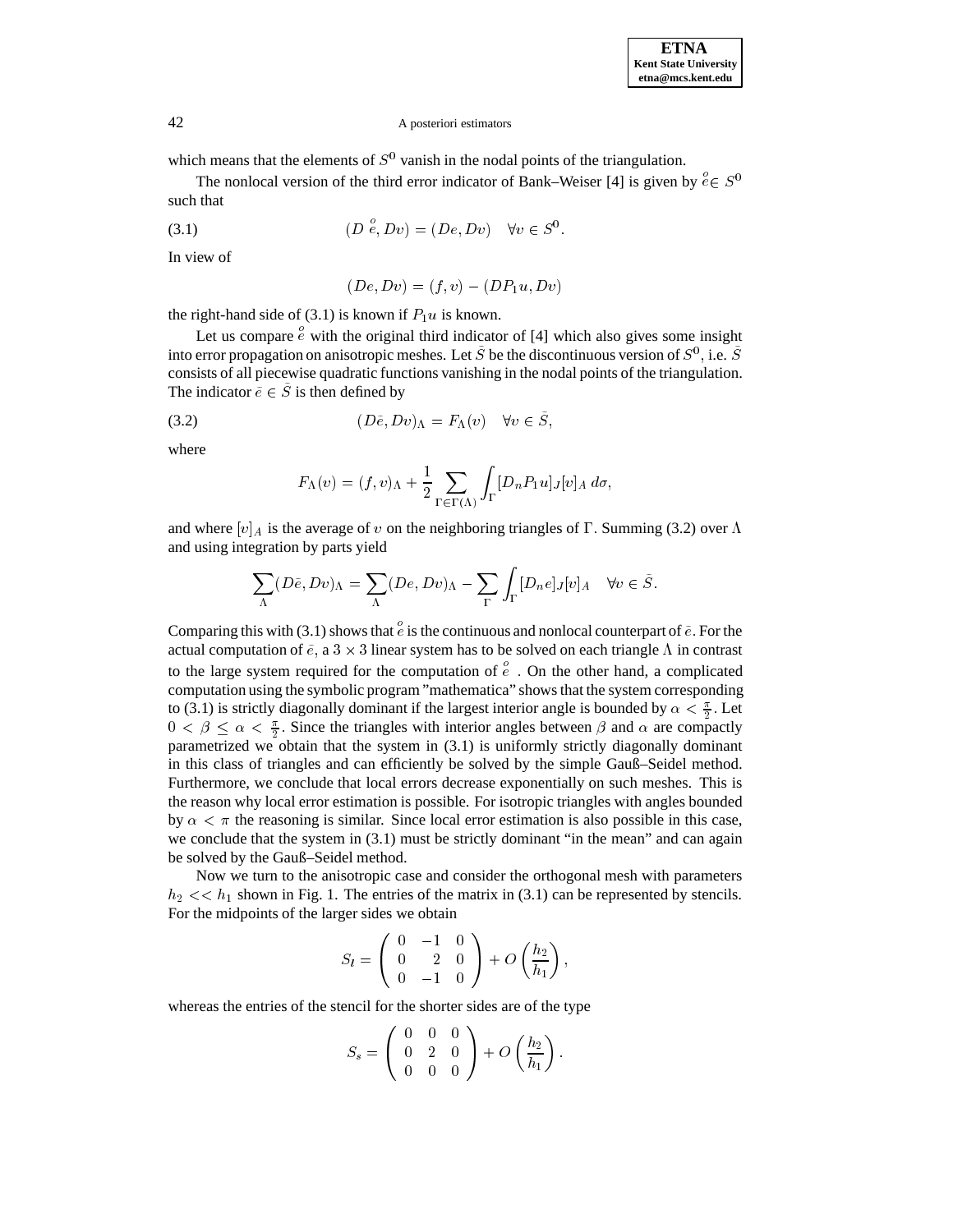**ETNA Kent State University etna@mcs.kent.edu**

Manfred Dobrowolski, Steffen Gräf and Christoph Pflaum 43



FIG. 3.1. *An anisotropic mesh.*

Thus, local errors propagate in the direction of the small sides with a stencil approximating  $-h_2^2D_{uu}^2$ . Since the indicator  $\epsilon$  is reliable and efficient in this case, we believe that local error estimation is inherently inaccurate on anisotropic meshes.

On the anisotropic mesh shown in Fig. 1, the indicator  $\overset{\circ}{e}$  can efficiently be determined with the aid of a Block–Gauß–Seidel method since there is nearly no coupling normal to the smaller sides. On general anisotropic meshes, we use a mesh–dependent Block–Gauß–Seidel method where points coupled by smaller sides are updated simultaneously.

Since the local error indicator is equivalent to the residual based indicator on anisotropic meshes, the counterexample given in section 2 can also be applied. It remains to prove that the nonlocal indicator is reliable and efficient. We start with a preparatory result.

LEMMA 3.1. *There is a constant*  $c_0$  *depending only on the angle*  $\alpha$  *in condition* (1.2) *b*), *but not on the shape of the triangle*  $\Lambda$  *such that* 

$$
||DI_1v||_{\Lambda} \le c_0 ||Dv||_{\Lambda} \quad \forall v \in S_2.
$$

*Proof*. On isotropic triangles, this estimate can simply be proved by using a reference element and transforming the corresponding estimate to  $\Lambda$ . In the anisotropic case, our proof requires some notations, but is simpler and shows that  $c_0 \sim 1$  for moderate  $\alpha$ . Let  $P_1, P_2, P_3$ be the nodes of  $\Lambda$  numbered counterclockwise. The edge opposite to  $P_i$  is denoted by  $e_i$  with midpoint  $a_i$ . The derivative in direction  $e_i$  is denoted by  $D_i$ . For  $w \in I\!\!P_2(\Lambda)$  we have

(3.3) 
$$
D_i w(a_i) = \frac{1}{|e_i|} (w(P_{i+1}) - w(P_{i-1})),
$$

(3.4) 
$$
\int_{\Lambda} w(x) dx = \frac{\mu(\Lambda)}{3} \sum_{i=1}^{3} w(a_i).
$$

Assuming that  $(e_1, e_2)$  is a pair of a larger and a smaller side we obtain

$$
||DI_1v||^2_{\Lambda} \le c \{ ||D_1I_1v||^2_{\Lambda} + ||D_2I_1v||^2_{\Lambda} \},
$$

where c depends on the angle  $\alpha$  in condition (1.2) b). Using (3.3), (3.4) and the fact that  $D_iI_1v$  is constant in  $\Lambda$ , we obtain

$$
||DI_1v||^2_{\Lambda} \leq c\mu(\Lambda) \left\{ |D_1I_1v(a_1)|^2 + |D_2I_1v(a_2)|^2 \right\} \leq c||Dv||^2_{\Lambda}.
$$

 $\Box$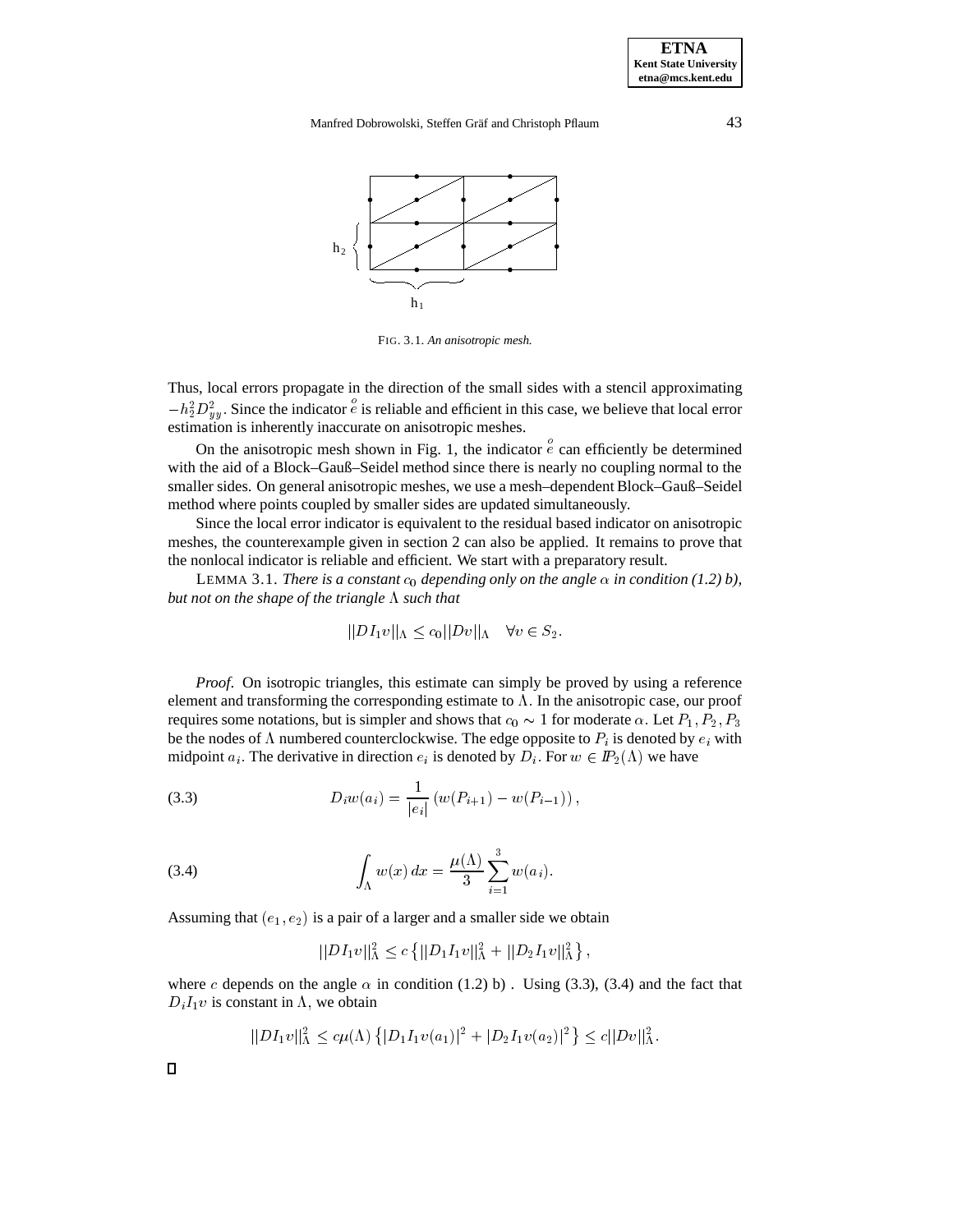Since the spaces  $S^0$ ,  $S_1$  are locally three dimensional, the strengthened Cauchy– inequality

$$
(3.5) \t\t\t\t(Dv, Dw) \le \gamma ||Dv|| \, ||Dw|| \quad \forall v \in S_1, \,\forall w \in S^0
$$

holds.

Furthermore, a well-known saturation assumption is required, namely

$$
||D(u - P_2u)|| \le \beta(h)||De||
$$

with  $\beta(h) \to 0$  for  $h \to 0$ . This condition is satisfied on arbitrary anisotropic meshes independent of the aspect ratio if the solution  $u$  is sufficiently regular or the mesh is appropriately refined (see (1.3), (1.4)).

THEOREM 3.2. With  $\beta$  in (3.6),  $\gamma$  in (3.5) and  $c_0$  in Lemma 3.1 we have

$$
\frac{1-\beta}{1+\gamma c_0}||De|| \le ||D e|| \le ||De||.
$$

*Proof.* We insert  $v = e$  in (3.1) and we obtain

$$
||D \stackrel{o}{e}||^2 = (De, D \stackrel{o}{e}) \le ||De|| \ ||D \stackrel{o}{e}||,
$$

which proves the bound from above. From the definition of  $P_i u$  it follows that

$$
(D(P_2u - P_1u), Dv) = 0 \quad \forall v \in S_1,
$$

and hence

$$
||D(P_2u - P_1u)||^2 = (D(P_2u - P_1u), D(P_2u - P_1u - I_1(P_2u - P_1u))
$$
  
=  $(D \stackrel{o}{e}, D(P_2u - P_1u)) - (D \stackrel{o}{e}, DI_1(P_2u - P_1u))$   
 $\leq ||D \stackrel{o}{e}|| ||D(P_2u - P_1u)|| + \gamma ||D \stackrel{o}{e}|| ||DI_1(P_2u - P_1u)||$   
 $\leq (1 + \gamma c_0) ||D \stackrel{o}{e}|| ||D(P_2u - P_1u)||.$ 

From the resulting estimate

$$
||D(P_2u - P_1u)|| \le (1 + \gamma c_0)||D^e e||
$$

it follows that

$$
||De|| \le ||D(u - P_2u)|| + ||D(P_2u - P_1u)||
$$
  
\n
$$
\le \beta(h)||De|| + (1 + \gamma c_0)||D \stackrel{\circ}{e}||.
$$

 $\Box$ 

We conclude this section by presenting some numerical results for the anisotropic mesh in Fig. 1. We use a slight modification of  $\stackrel{\circ}{e}$  which is well suited for use with multilevel methods. Instead of  $S_2$  the space of continuous, piecewise linear functions on the refined mesh is used. The space  $S^0$  then consists of all piecewise linear functions on the refined mesh vanishing on the nodal points of the actual mesh. Now  $\overset{\circ}{e}$  is the first iterate of a hierarchical multilevel method. If the mesh is globally refined in the next step no computing time is